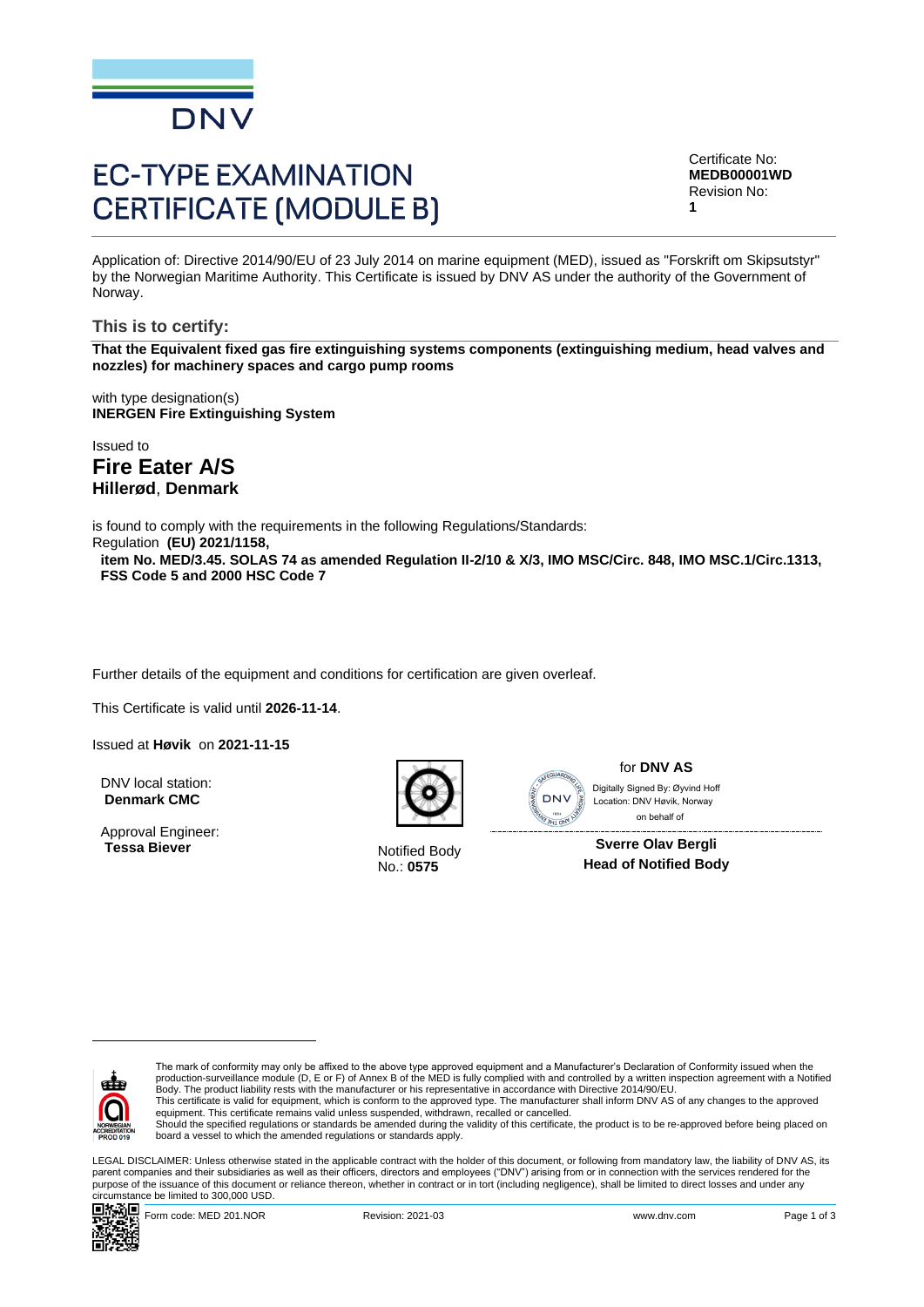

Revision No: **1**

# **Product description**

"INERGEN Fire Extinguishing System",

is a fixed gas fire extinguishing system using fire extinguishing agent 'Inergen' stored in cylinders and distributed through pipes and nozzles.

The extinguishing concentration and nozzles are covered by this type approval certificate. Documentation for the other system components shall be submitted and approved for each project.

The system is to be designed in accordance with the "Principal Requirements" in IMO MSC/Circ.848 as amended by IMO MSC.1/Circ.1267.

The gas is to be produced by a maker certified by Fire Eater.

### **Physical properties of extinguishing agent:**

| Trade name                                                                            | INERGEN® 52/40/08 (IG541)                                                                             |
|---------------------------------------------------------------------------------------|-------------------------------------------------------------------------------------------------------|
| Composition                                                                           | Nitrogen (N2): 52% ± 10%<br>Argon (Ar): 40% ± 10%<br>Carbon Dioxide (CO <sub>2</sub> ): $8\% \pm 5\%$ |
| Design concentration $(C)$ <sup>1)</sup>                                              | 46.2%                                                                                                 |
| Design concentration (V <sub>agent</sub> /V <sub>protected area</sub> ) <sup>2)</sup> | 0.620                                                                                                 |
| Physiological Effects, No Effect Level <sup>3)</sup>                                  | 43%                                                                                                   |
| Physiological Effects, Low Effect Level <sup>3)</sup>                                 | 52%                                                                                                   |

1) To be applied in conjunction with IMO MSC/Circ.848, 3.4.2.3.2.

- 2) When calculated at 20 °C. Ambient temperature to be determined case by case for each project
- 3) NOAEL/LOAEL equivalent

# **Application/Limitation**

The design concentration (based on oil fuel) shall be minimum 46.2% (applied on a net volume) and the maximum agent discharge time shall be 120 seconds for 85% of design concentration. The extinguishing system shall be designed and installed according to SOLAS Ch. II-2, IMO MSC/Circ.848 as amended by IMO MSC.1/Circ.1267 and the makers manual.

The following additional limitations will apply:

- A. 'Inergen' is approved for use in engine rooms, cargo pump rooms (hydrocarbon only) and similar spaces. This certificate does not address use of the system for protection of cargo holds and cargo handling spaces for other cargoes than oil (alcohol, LPG, LNG). This will have to be considered by the applicable Administration on a caseby-case basis.
- B. Evacuation time and warning procedures as per IMO MSC.1/Circ.1267, 6.2 should be considered for each project.
- C. Steel storage cylinders are available with sizes of 2 litres to 80 litre at 200 bar or 300 bar. Cylinders being 81 litre or larger is only accepted when arrangements are provided on board to ensure that cylinders can be easily moved (even to shore) for service and recharging.
- D. Cylinders are to be delivered with product certificate or equivalent certificates acceptable to the Flag administration and Class.
- E. Cylinders to be located in a separate room in accordance with SOLAS Ch. II-2 Reg. 10.4.3.
- F. Components in the system will be regarded as pressure class I with a maximum design pressure as per the hydraulic calculations for each project. Consideration will though be made for piping and couplings inside the protected space.
- G. Nozzle types 2104xx or 2105xx are to be used. These nozzles are made of brass or stainless steel and the initial pressure at the nozzles is typically 75 bar (and less than 20 bar after discharge of 85% of the agent).
- H. The nozzles are to be located in accordance with the Fire Eater Inergen Design, Installation, Operation and Maintenance Manual. The maximum coverage height for a row of nozzles is 5 m. Horizontally, a basic rule is that nozzles can be installed in:
	- a. a grid (360° nozzle directed downwards) with maximum spacing of 8.0 m, or
	- b. vertically (180° nozzle), covering an area of maximum 5.0 m x 5.0 m
- I. Bilges (except open bilges in small volume engine rooms) are to be protected with a dedicated nozzle network.
- J. In no case should the design concentration exceed 52% (calculated on net volume at maximum expected ambient temperature).

The following documentation is to be submitted to the flag administration in each case:

- a. Plans showing location of cylinders, piping, nozzles and release stations as well as the assembled system.
- b. Capacity calculations, including hydraulic flow calculations.
- c. Plans defining release lines and alarm system.
- d. Material specification and dimensions for piping and specifications for all other components.